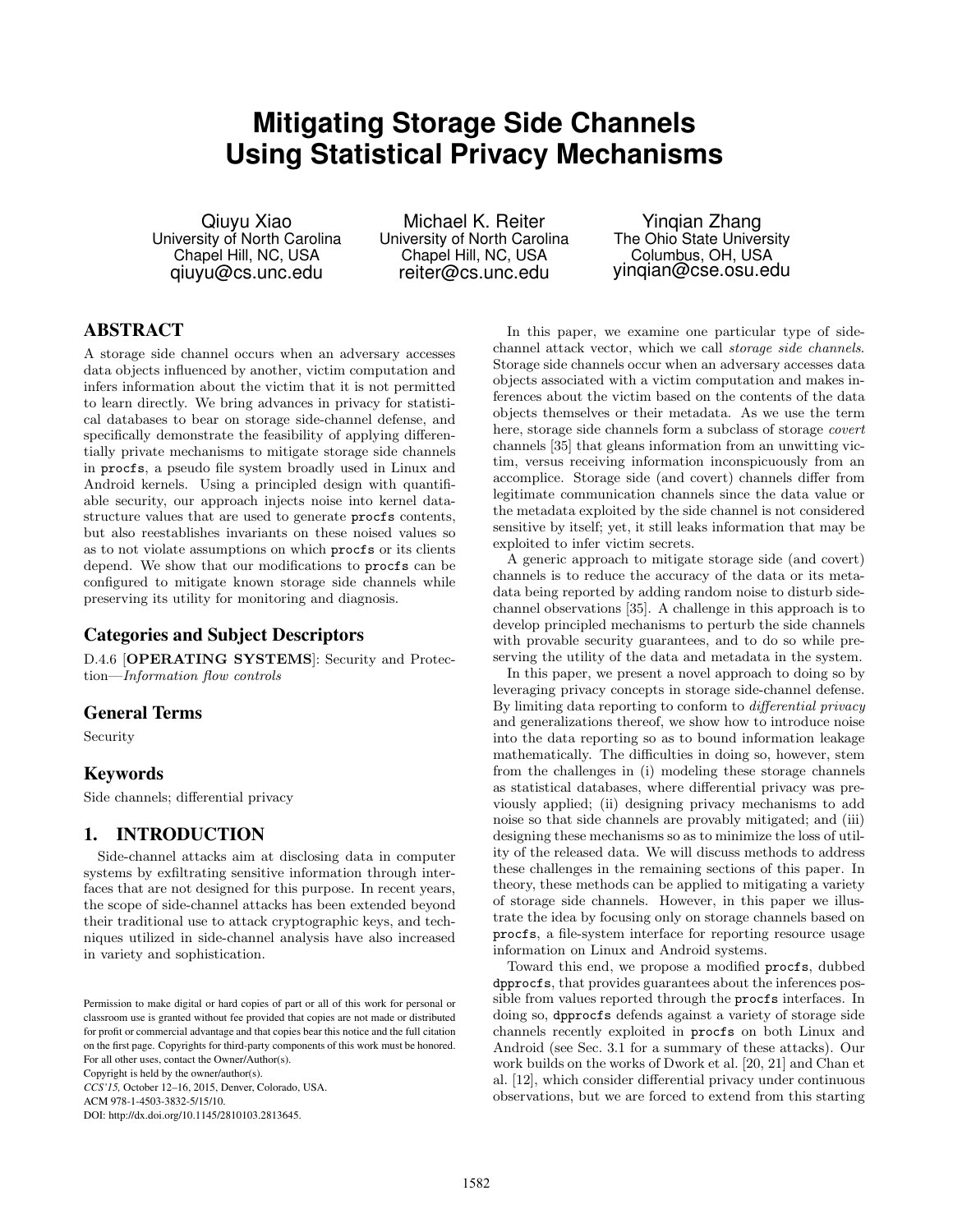point in multiple ways. First, differential privacy itself is not a good match for side-channel mitigation in the procfs context; rather, we turn to a recent generalization called d-privacy [13] that is parameterized by a distance metric d. By defining a suitable distance metric  $d$  and expressing side-channel mitigation goals in terms of the distance between two series of procfs observations, we prove that the differentially private mechanism of Chan et al. [12] generalizes to mitigate storage side channels. Second, however, the naive application of this mechanism to noise procfs outputs would risk correctness of applications that depend on invariants that procfs outputs satisfy in practice. To retain the utility of procfs, dpprocfs therefore extracts and reestablishes invariants on the noised outputs so as to assist applications that depend on them.

We implemented dpprocfs for Linux as a suite that consists of an extension of the Linux kernel, a userspace daemon process, and a software tool that is used for generating invariants on the values of kernel data structures offline. The kernel extension alters the functionality of procfs to enforce d-privacy on the exported data values while preserving the standard procfs interfaces. The userspace daemon interacts with the kernel extension to reestablish the invariants procfs satisfies. We will elaborate on our implementation choices in later sections.

We evaluate our prototype for both its security and utility. For security, we demonstrate configurations that effectively mitigate existing procfs side-channel attacks from the literature. We specifically demonstrate preventing two attacks, one that uses procfs data to measure keystroke behavior as a means to recover a typed input, and another that monitors the resource usage of a browser process to determine the website it is accessing [25]. We evaluate the utility of dpprocfs by measuring the relative error of protected fields and the similarity of the resource-use rankings of processes by the popular top utility to those rankings without noise.

In summary, our contributions are as follows:

- We bring advances in privacy for statistical databases to bear on storage side-channel defense. Specifically, we show that an existing mechanism due to Chan et al. [12] for enforcing differential privacy under continuous binary data release extends to implement d-privacy for a distance metric  $d^*$  that can quantify storage side channels in procfs. We define this distance metric  $d^*$ , argue its utility for capturing storage side channels, and prove that the Chan et al. mechanism implements  $d^*$ -privacy.
- We identify a challenge in inserting noise into procfs outputs, namely the violation of invariants that procfs clients (and procfs code itself) might depend. Drawing from previous research in invariant identification, we develop a tool for extracting invariants and imposing them upon noised values prior to returning procfs outputs. In doing so, we ensure that procfs outputs are consistent, even while being noised to interfere with side channels.
- We develop a working implementation of dpprocfs, our variant of procfs that implements storage side-channel defense, and evaluate both the protection it offers against previously published attacks and the utility it offers for monitoring and diagnosis. Our results illustrate that side-channel defense can be accomplished while still maintaining the utility of procfs for its intended purposes.

The remainder of this paper is organized as follows. Sec. 2 summarizes related work. Sec. 3 provides an overview of storage side channel attacks via procfs, and the theoretical basis of d-privacy. Sec. 4 presents our design of dpprocfs, which is followed by details of its implementation in Sec. 5. We evaluate both the security and utility of dpprocfs in Sec. 6 and discuss remaining challenges in Sec. 7. We conclude the paper in Sec. 8. The proofs of propositions stated in this paper can be found in App. A.

# 2. RELATED WORK

Relevant to our work is privacy in the context of statistical databases. Statistical database systems allow users to query aggregate statistics of subsets of entities in the database. Privacy concerns arise when a database client learns information about individuals represented in the database through one or multiple queries to the database [4]. This concern has driven decades of innovation in stronger privacy definitions in this context and algorithms to achieve them (e.g., [4, 38, 41, 29, 18, 27, 36, 8]). Of particular interest here is differential privacy and extensions thereof; please see the works due to Dwork [19] and Fung et al. [23] that survey advances in differential privacy and compare it to other privacy models, respectively.

Prior to our work, differential privacy has been implemented in practical systems, e.g., to support privacy for data accessed through SQL-like queries [32] or MapReduce computations [37]. The security scenarios we consider, however, differ from the statistical database privacy model in two dimensions: First, storage side channels revolve around information leakage due to an attacker continuously monitoring the same data as it changes over time. Statistical databases are typically static, however. Second, database indistinguishability is not well defined under our security model, and hence we need to adapt the definition of differential privacy for our intended purposes.

We build our work upon two lines of research in the literature. The first line is concerned with differential privacy with continuous data release [20, 21, 12]. In these works, the continuous data release takes the form of a sequence of binary values, and only sequences that differ in a single binary value are rendered indistinguishable to the attacker. In the model we consider, in contrast, the continuous data release can be characterized as a sequence of integers, and even sequences that differ in multiple values might need to be rendered indistinguishable. The second line of research generalizes the definition of differential privacy for statistical databases. In particular, Chatzikokolakis et al. [13] broadened the definition of differential privacy by parameterizing the definition with a distance metric  $d$ , and requiring that the degree of indistinguishability of two databases be a function of their distance. (The original definition of differential privacy can be viewed as a special case for Hamming distance [13].) We build from this approach, defining a metric d that applies to storage side channels and implementing this defense in a working system.

While several prior works also extend the definition of differential privacy to settings that are not statistical databases (e.g., geo-location services [5, 9] and smart metering [3, 2, 17, 26, 31, 42, 7]), our work is the first to our knowledge to apply differential privacy concepts in operating system security and side-channel defense. Moreover, the domain of storage side-channel defense introduces important differences that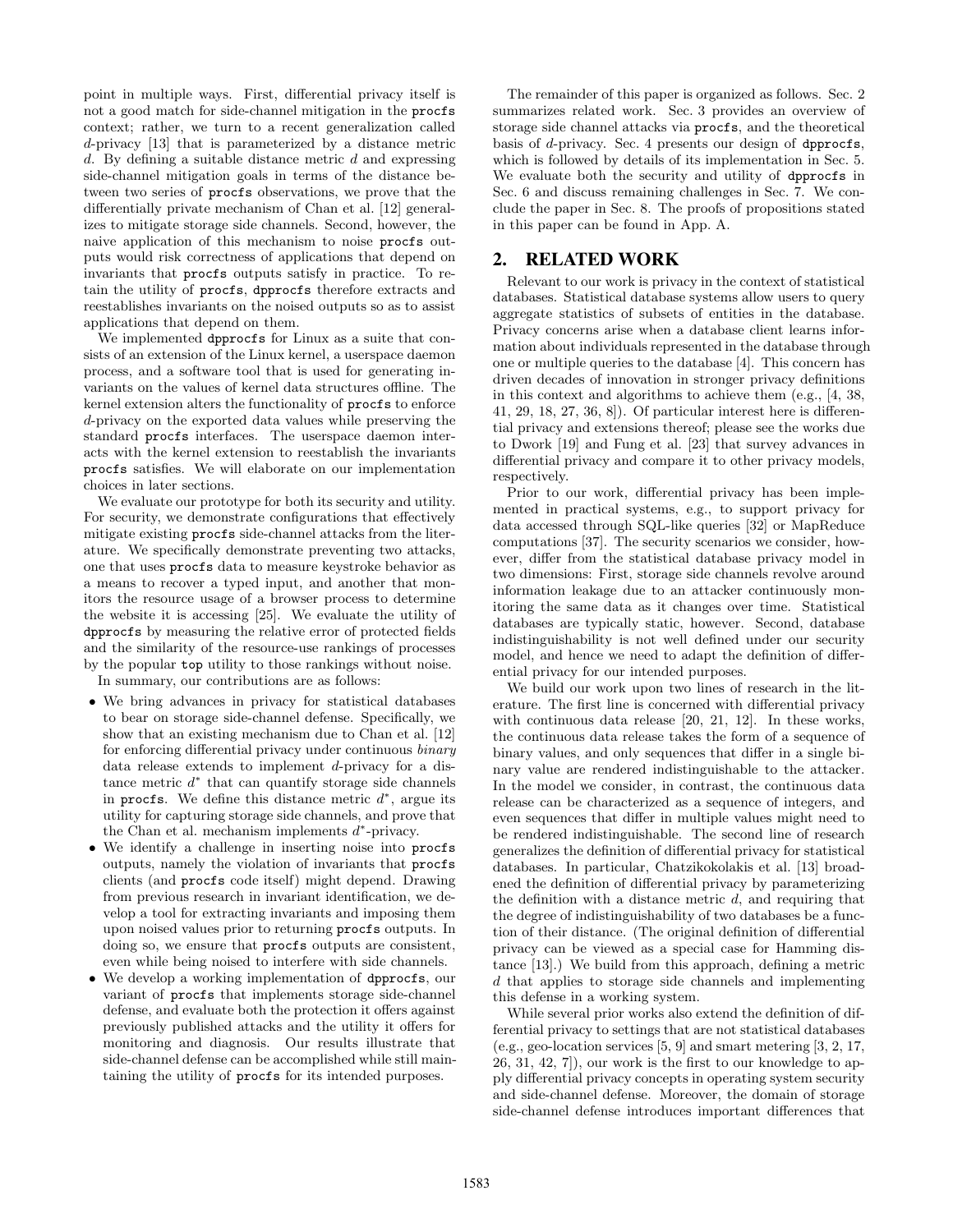require innovation. In particular, since the values that our system must perturb to interfere with side channels are ones that are used by other software, it is important that our modifications do not violate invariants on which that software depends. To our knowledge, this aspect distinguishes the problem we address from work in geo-location and smart metering and drives us to a novel design as discussed in the balance of the paper.

# 3. BACKGROUND

#### 3.1 Side Channel Attacks via PROCFS

procfs is a pseudo file system implemented in Linux, Android, and a few other UNIX-like operating systems to facilitate userspace applications' accesses to kernel-space information. Two types of information are typically shared through procfs: per-process information and system-wide information. Per-process information reveals configuration and state information about a process, including path of the executable, environment variables, size of virtual and physical memory, CPU and network usage, and so on. While some of the information should only be consumed by the process itself, other information, especially statistics about resource usage, is required for performance monitoring and diagnosis. For instance, in Linux, top, ps, iostat, netstat, pidstat, and others rely on procfs to function. In Android, procfs is used for apps to monitor the resource usage, e.g., transferred network data, of other apps.

This useful facility has been exploited to conduct sidechannel attacks by several prior works. Particularly of interest in this paper are the attacks exploiting publicly available per-process information to infer secrets of the targeted process; see Table 1 for examples. The techniques underlying these attacks are similar. Jana et al. [25] introduced an attack that, by reading from a file in procfs, /proc/ <pid>/statm, and learning the data resident size (drs) of a Chrome browser, enables a malicious co-located application to infer the website it is visiting. The feature used to differentiate multiple websites being browsed is the snapshot of the application's memory footprint. Zhou et al. [44] explored ways in Android to infer a victim app's activity by monitoring its network communications. Specifically, by sampling the files /proc/uid\_stat/<uid>/tcp\_rcv and /proc/uid\_stat/<uid>/tcp\_snd, an adversary is able to learn the packet sizes sent and received by the victim app with high accuracy. Chen et al. [14] extracted the victim app's CPU utilization time, memory usage, and network usage from various procfs files to classify the application's behaviors. Lin et al. [28] also used utime to recognize a user's operation of the software keyboard on Android.

#### 3.2  $d$ -Privacy

In this paper we leverage a generalization of differential privacy due to Chatzikokolakis et al. [13] called d-privacy, which we summarize here briefly. (Our summary is not of the most general form of d-privacy, however.) A metric d on a set X is a function  $d: \mathcal{X}^2 \to [0, \infty)$  satisfying  $d(x, x) = 0$ ,  $d(x, x') = d(x', x)$ , and  $d(x, x'') \leq d(x, x') + d(x', x'')$  for all  $x, x', x'' \in \mathcal{X}$ . A randomized algorithm  $A: \mathcal{X} \to \mathcal{Z}$  satisfies  $(d, \epsilon)$ -privacy if

$$
\mathbb{P}\left(A(x) \in Z\right) \le \exp(\epsilon \times d(x, x')) \times \mathbb{P}\left(A(x') \in Z\right)
$$

for all  $Z \subseteq \mathcal{Z}$ .

We leverage the following composition property of d-privacy:

PROPOSITION 1. If  $A: \mathcal{X} \to \mathcal{Z}$  is  $(d, \epsilon)$ -private and A':  $\mathcal{X} \to \mathcal{Z}'$  is  $(d, \epsilon')$ -private, then  $A'' : \mathcal{X}^2 \to \mathcal{Z} \times \mathcal{Z}'$  defined by  $A''(x, x') = (A(x), A'(x'))$  satisfies

$$
\mathbb{P}\left(A''(x,x')\in Z\times Z'\right)\leq \exp(\epsilon\times d(x,x'')+\epsilon'\times d(x',x'''))
$$

$$
\times\mathbb{P}\left(A''(x'',x''')\in Z\times Z'\right)
$$

for any  $Z \subseteq \mathcal{Z}$ , any  $Z' \subseteq \mathcal{Z}'$ , and any  $x, x', x'', x''' \in \mathcal{X}$ .

Let  $\mathbb Z$  and  $\mathbb R$  denote the integers and reals, respectively. In the case  $\mathcal{X} = \mathbb{Z}^n$ , a metric that will be of interest for our purposes is L1 distance, defined by

$$
d_{\text{L1}}(x, x') = \sum_{i=1}^{n} |x[i] - x'[i]|
$$

where  $x = \langle x[1], \ldots, x[n]\rangle$ .

PROPOSITION 2. Let  $A: \mathbb{Z}^n \to \mathbb{R}^n$  be the algorithm that returns  $A(x) = \langle x[1] + r_1, \ldots, x[n] + r_n \rangle$ , where each  $r_i \stackrel{\$}{\leftarrow}$ Lap  $\left(\frac{1}{\epsilon}\right)$ . Then, for any  $x, x' \in \mathbb{Z}^n$  and  $Z \subseteq \mathbb{R}^n$ ,

$$
\mathbb{P}\left(A(x) \in Z\right) \le \exp\left(\epsilon \times d_{\text{L1}}(x, x')\right) \times \mathbb{P}\left(A(x') \in Z\right)
$$

# 4. DESIGN OF A d-PRIVATE PROCFS

In an effort to suppress information leakages in procfs such as those described in Sec. 3.1, we devise a new procfslike file system, called dpprocfs, that leverages differential privacy principles. In this section, we describe how we apply these principles in the design of dpprocfs.

#### 4.1 Threat Model

This paper considers side-channel attacks exploiting statistics values exported by procfs from co-located applications running within the same OS. In particular, we consider the default settings of procfs, which do not restrict accesses to a process' private directories in procfs by other processes. Such settings are very typical in traditional desktop environments or shared server hosting environments running all kinds of Linux distributions, and mobile devices running Android. We assume the OS kernel and the root user of the system are not compromised. Accordingly, security attacks due to software vulnerabilities are beyond the scope of consideration.

### 4.2 Design Overview

When a procfs file is open and read, the data read are created on-the-fly by the Linux kernel. To create the file data, the kernel draws information from several data structures. Examples include the task\_struct structure that describes a process or task in the system, and the mm\_struct structure that describes the virtual memory of a process.

One option to interfere with adversary inferences about victim processes using values obtained from procfs would be to add noise to those values directly, just before outputting them. Unfortunately, there are numerous outputs from procfs with complex relationships among them, and so we determined that adding noise to the underlying kernel data-structure field values used to calculate procfs outputs would be a more manageable design choice. In particular, there are fewer such fields, and while there remain relationships among them (more on that below), they are reduced in number and complexity.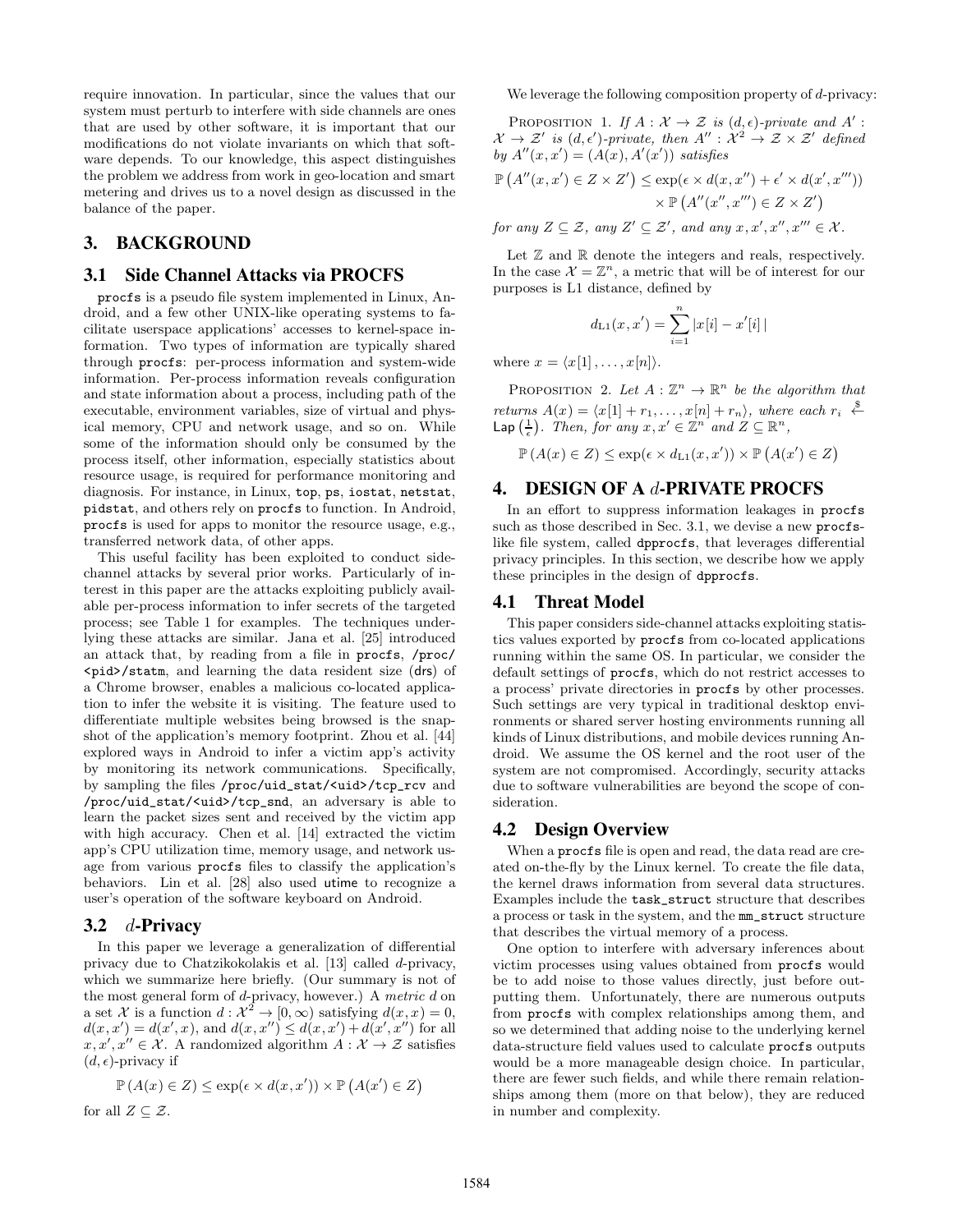| Reference          | Description                                                                                                             | procfs files used                                                                                                                 | Underlying kernel data-structure fields                                                                                                                              |
|--------------------|-------------------------------------------------------------------------------------------------------------------------|-----------------------------------------------------------------------------------------------------------------------------------|----------------------------------------------------------------------------------------------------------------------------------------------------------------------|
| Jana et al. [25]   | Memory footprint and<br>context switches of a<br>browser process leak<br>website it visits                              | /proc/ <pid>/statm<br/>/proc/<pid>/status<br/>/proc/<pid>/schedstat</pid></pid></pid>                                             | mm_struct.total_vm<br>mm_struct.shared_vm<br>task_struct.nvcsw<br>task_struct.nivcsw                                                                                 |
| Zhou et al. $[44]$ | Sizes of network pack-<br>ets to/from Android<br>app leaks its activity                                                 | /proc/uid_stat/ <uid>/tcp_rcv<br/>/proc/uid_stat/<uid>/tcp_snd uid_stat.tcp_snd</uid></uid>                                       | uid_stat.tcp_rcv                                                                                                                                                     |
| Chen et al. $[14]$ | Android<br>foreground<br>identified<br>activity<br>using shared memory,<br>CPU utilization time<br>and network activity | /proc/ <pid>/statm<br/>/proc/<pid>/stat<br/>/proc/uid_stat/<uid>/tcp_rcv<br/>/proc/uid_stat/<uid>/tcp_snd</uid></uid></pid></pid> | mm_struct.shared_vm<br>mm_struct.rss_stat.count[MM_FILEPAGES]<br>mm_struct.rss_stat.count[MM_ANONPAGES]<br>uid_stat.tcp_rcv<br>uid_stat.tcp_snd<br>task_struct.utime |
| Lin et al. $[28]$  | Use of software key-<br>board detected using<br>CPU utilization time                                                    | /proc/ <pid>/stat</pid>                                                                                                           | task_struct.utime                                                                                                                                                    |

Table 1: Selected attacks leveraging storage side channels in the procfs file system

So, in the design of dpprocfs, we treat updates to the relevant per-process kernel data structures as constituting a "database"  $x$  that represents the evolution of the process since its inception. That is, consider a conceptual database x to which a record is added each time one or more of a process' kernel data-structure fields changes. The columns of x correspond to the numeric fields of the per-process kernel data structures consulted by procfs. So, for example, the mm\_struct.total\_vm field, which indicates the total number of virtual memory pages of a process, is represented by a column in  $x$ . As the process executes, a new record is appended to x anytime the value in one of these fields changes. Each time a procfs file is read, the values returned are assembled from what is, in effect, the most recently added row of the database  $x$ . We stress, however, that this database is conceptual only, and does not actually exist in dpprocfs.

We design an algorithm to implement d-privacy per column of  $x$  (i.e., per data-structure field), relying on Prop. 1 to bound the information leaked from multiple columns simultaneously. Since each column of the database  $x$  corresponds to a specific field in a kernel data structure, our mechanism is applied each time a field in a protected data structure is read by procfs code. For the remainder of this paper, we adjust our notation so that the database  $x$  represents a single column corresponding to that data-structure field. We refer to  $x[i]$  as the value of the last element of that column (i.e., the field in the kernel data structure corresponding to the column) when the *i*-th access occurs (i.e.,  $i = 1$  is the first access to the data-structure field).

Even to limit leakage from a single column, it is necessary to decide on a distance metric  $d$  for which to implement d-privacy. While we might not know exactly how the adversary uses the procfs outputs to infer information about a victim process, we can glean guidance from known attacks. For example, Zhou et al. [44] discuss how they used procfs output based on the uid\_stat.tcp\_snd field to infer when a victim sent a tweet (a la Twitter) as follows: "a tweet is considered to be sent when the increment sequence is either (420|150, 314, 580–720) or (420|150, 894– 1034)." [44, Sec. 3.2] That is, their attack works by reading from procfs four times in a short interval to obtain values  $x[1], x[2], x[3], x[4]$  where x denotes the uid\_stat.tcp\_snd field, and deciding that a tweet was sent if either  $x[2]-x[1] \in$ 

 $\{150, 420\}, x[3]-x[2] = 314, \text{ and } x[4]-x[3] \in \{580, \ldots, 720\}$ or  $x[2]-x[1] \in \{150, 420\}$  and  $x[3]-x[2] \in \{894, \ldots, 1034\}.$ So, to interfere with this attack, it is necessary to render these readings from the "database"  $x$  indistinguishable from readings from an alternative "database"  $x'$  that reflects a run in which no tweet was sent. This insight led us to choose the following metric  $d^*$  for enforcing privacy:

$$
d^*(x, x') = \sum_{i \ge 1} |(x[i] - x[i-1]) - (x'[i] - x'[i-1])|
$$

PROPOSITION 3.  $d^*$  is a metric.

The distance  $d^*$  captures the distinguishability of consecutive pairs of observations of a data-structure field via procfs, and so by defining  $d^*$  in this way (and choosing  $\epsilon$  appropriately), we ensure that a  $(d^*, \epsilon)$ -private mechanism can hide the differences between x and  $x'$  that, e.g., enabled Zhou et al. to identify a tweet being sent in their attack.

Moreover, adopting  $d^*$  is plausibly of use in defending against a much broader range of attacks, since  $d^*$ -privacy implies  $d_{L1}$ -privacy:

PROPOSITION 4. If A is  $(d^*, \epsilon)$ -private, then A is  $(d_{L1}, 2\epsilon)$ private.

Since any p-point metric space can be embedded in L1 distance with  $O(\log p)$  distortion [1], making it difficult to distinguish x and  $x'$  with low  $d^*$  (and hence L1) distance should make it more difficult to distinguish them via other distance metrics, too.

One challenge of using d-privacy to protect information from kernel data structures used in responding to procfs reads is that the information obtained through procfs might become inconsistent. That is, our mechanism might break data-structure invariants on which the procfs code or the clients of procfs rely. dpprocfs therefore reestablishes these invariants on the d-private values prior to providing them to procfs code. So, for example, since enforcing d-privacy adds noise to the mm\_struct.total\_vm and mm\_struct.shared\_vm values, the resulting values might fail to satisfy the invariant  $mm\_struct.total\_vm$   $\geq$   $mm\_struct.shard\_vm.$  dpprocfs thus adjusts mm\_struct.total\_vm and mm\_struct.shared\_vm to reestablish this invariant before permitting them to be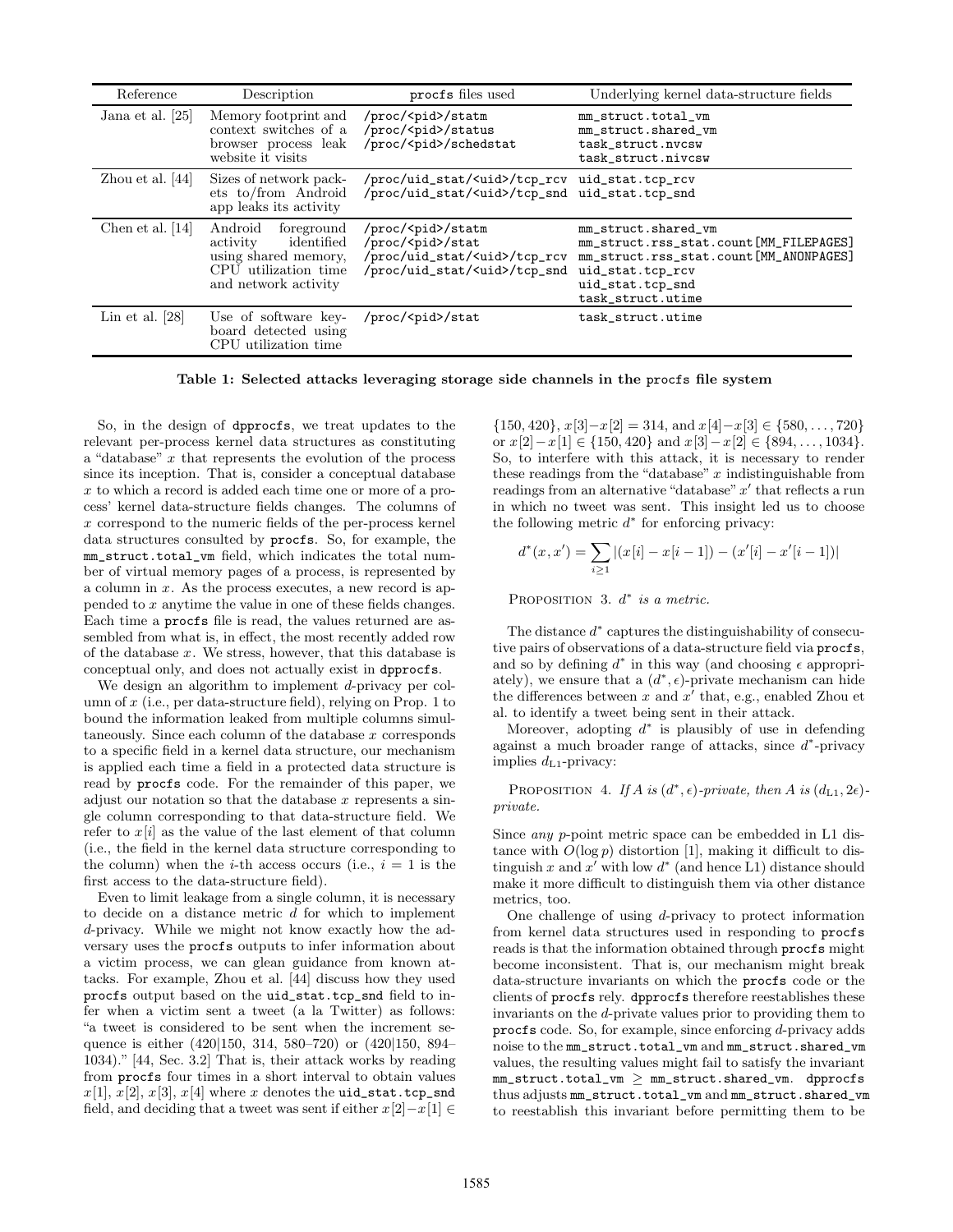used by the procfs code. In Sec. 4.4, we describe how we generate the invariants for these kernel data structures and how we reestablish those invariants on d-private values. Note that these invariants are public information: they can be extracted statically or dynamically via the same methods we obtain them, and post-processing d-private values to reestablish these invariants does not impinge on their dprivacy (cf.,  $[24]$ ).

#### $4.3$ ∗ -Private Mechanism Design

In this section we describe the mechanism we use to implement  $d^*$ -privacy for the conceptual single-column database  $x$ described above. This mechanism is due to Chan et al. [12], though they considered only the case where  $x[i + 1] - x[i] \in$  $\{0, 1\}$  and, moreover, differential privacy (so that  $x[i + 1]$  –  $x[i] \neq x'[i+1] - x'[i]$  for only one i), rather than  $d^*$ -privacy as we do here. As such, our primary contribution is in proving that this mechanism generalizes to implement  $d^*$ -privacy and does so for vectors over the natural numbers.

Let N denote the natural numbers and  $D(i) \in \mathbb{N}$  denote the largest power of two that divides *i*; i.e.,  $D(i) = 2<sup>j</sup>$  if and only if  $2^{j} | i$  and  $2^{j+1} | i$ . Note that  $i = D(i)$  if and only if i is a power of two. The mechanism A computes a value  $\tilde{x}[i]$ that is used in place of  $x[i]$  in the procfs code using the recurrence

$$
\tilde{x}[i] = \tilde{x}[G(i)] + (x[i] - x[G(i)]) + r_i \tag{1}
$$

where  $x[0] = \tilde{x}[0] = 0$ , Lap (b) denotes the Laplace distribution with scale b and location  $\mu = 0$ , and

$$
G(i) = \begin{cases} 0 & \text{if } i = 1\\ i/2 & \text{if } i = D(i) \ge 2\\ i - D(i) & \text{if } i > D(i) \end{cases}
$$
 (2)

$$
r_i \sim \begin{cases} \text{Lap}\left(\frac{1}{\epsilon}\right) & \text{if } i = D(i) \\ \text{Lap}\left(\frac{\lfloor \log_2 i \rfloor}{\epsilon}\right) & \text{otherwise} \end{cases}
$$
 (3)

So, for example, the first eight queries to  $x$  result in the following return values, where  $r_i \stackrel{\$}{\leftarrow}$  Lap(b) denotes sampling randomly according to the distribution  $\textsf{Lap}(b)$ .

| $\tilde{x}[1] \leftarrow x[1] + r_1$                                                                                                     | where $r_1 \stackrel{\$}{\leftarrow}$ Lap $\left(\frac{1}{\epsilon}\right)$ |
|------------------------------------------------------------------------------------------------------------------------------------------|-----------------------------------------------------------------------------|
| $\tilde{x}[2] \leftarrow \tilde{x}[1] + (x[2] - x[1]) + r_2$                                                                             | where $r_2 \overset{\$}{\leftarrow}$ Lap $\left(\frac{1}{\epsilon}\right)$  |
| $\tilde{x}[3] \leftarrow \tilde{x}[2] + (x[3] - x[2]) + r_3$                                                                             | where $r_3 \stackrel{\$}{\leftarrow}$ Lap $\left(\frac{1}{\epsilon}\right)$ |
| $\tilde{x}[4] \leftarrow \tilde{x}[2] + (x[4] - x[2]) + r_4$                                                                             | where $r_4 \stackrel{\$}{\leftarrow}$ Lap $\left(\frac{1}{\epsilon}\right)$ |
| $\tilde{x}[5] \leftarrow \tilde{x}[4] + (x[5] - x[4]) + r_5$                                                                             | where $r_5 \stackrel{\$}{\leftarrow}$ Lap $\left(\frac{2}{\epsilon}\right)$ |
| $\tilde{x}[6] \leftarrow \tilde{x}[4] + (x[6] - x[4]) + r_6$                                                                             | where $r_6 \stackrel{\$}{\leftarrow}$ Lap $\left(\frac{2}{e}\right)$        |
| $\tilde{x}[7] \leftarrow \tilde{x}[6] + (x[7] - x[6]) + r_7$                                                                             | where $r_7 \stackrel{\$}{\leftarrow}$ Lap $\left(\frac{2}{\epsilon}\right)$ |
| $\tilde{x}[8] \leftarrow \tilde{x}[4] + (x[8] - x[4]) + r_8$ where $r_8 \stackrel{\$}{\leftarrow}$ Lap $\left(\frac{1}{\epsilon}\right)$ |                                                                             |
|                                                                                                                                          |                                                                             |

Chan et al. characterize the amount of noise introduced by the mechanism described above, which grows only logarithmically in  $i$ , specifically:

PROPOSITION 5 ([12]). With probability at least 
$$
1 - \delta
$$
,  $|\tilde{x}[i] - x[i]| = O\left((\log \frac{1}{\delta}) \times (\lfloor \log i \rfloor)^{3/2} \times \epsilon^{-1}\right)$ .

Our main contribution as it relates to this mechanism design lies in showing the following result:

PROPOSITION 6. The algorithm in Eqns. 1–3 is  $(d^*, 2\epsilon)$ private.

### 4.4 Consistency Enforcement

The values provided to procfs code, once rendered  $d^*$ private by the mechanism described in Sec. 4.3, are processed as usual by the procfs code to produce the values served as the contents of the queried procfs files. By adding noise to these values, however, it is possible that we cause them to violate invariants on which the procfs code or the reader of the procfs files depends. As such, prior to providing the  $d^*$ -private values to the procfs code, we process these values to re-establish invariants on which this code might depend.

Specifically, the invariants we reestablish are of two types, namely one-field or multiple-field. A one-field invariant holds between the values of the same data-structure field when queried at two different times. For example, the fact that the task\_struct.utime field is monotonically nondecreasing is a one-field invariant. In contrast, a multiple-field invariant holds among the values of two or more data-structure fields accessed at the same time, e.g.,  $mm\_struct.hivater\_rss <$ mm\_struct.shared\_vm. There could also be invariants that hold among the values of two or more data-structure fields accessed at different times, though we do not consider such invariants here.

Techniques for invariant identification range from static (e.g., [45]) to dynamic (e.g., [22]) and combinations thereof (e.g., [16]). While dpprocfs is agnostic to the method of invariant generation, the type we explored for our prototype is dynamic. Intuitively, in this approach we execute the system under a variety of workloads, taking snapshots of the relevant kernel data structures after they are updated. We then post-process these snapshots to identify properties that held consistently in all executions. Obviously we cannot detect all such properties (there are infinitely many that could be inferred from finitely many traces), nor is identifying all of them strictly necessary. (We return to this issue in Sec. 7.) In Sec. 5.2, we detail the invariants that dpprocfs enforces in our current implementation, though we stress that these invariants can be generated through a combination of techniques—including manually.

Enforcing these invariants involves processing the datastructure field values output by the  $d^*$ -private mechanism described in Sec. 4.3 to satisfy these invariants. More specifically, any attempt to read from a procfs file will cause an access to certain data-structure fields. The values in these fields and in any other fields related to them by multi-field invariants (even transitively) are each subjected to the  $d^*$ private mechanism of Sec. 4.3, producing a noised value  $\tilde{x}[i]$ to replace the actual value  $x[i]$  in this, the *i*-th, access to this field. These outputs are then altered to satisfy relevant single-field and multiple-field invariants, resulting in a final output  $\hat{x}[i]$  for further processing by the kernel routine that produces the contents of the accessed procfs file.

In Sec. 5.3, we explore two ways of manipulating these outputs to satisfy invariants. In the first, to which we refer as computing a heuristic solution to the invariants, dpprocfs leverages a hand-implemented algorithm to deterministically modify the outputs to conform. This method is very efficient, but might alter the outputs more than other ways of satisfying the invariants might. In the second approach, to which we refer as computing the *nearest* solution to the in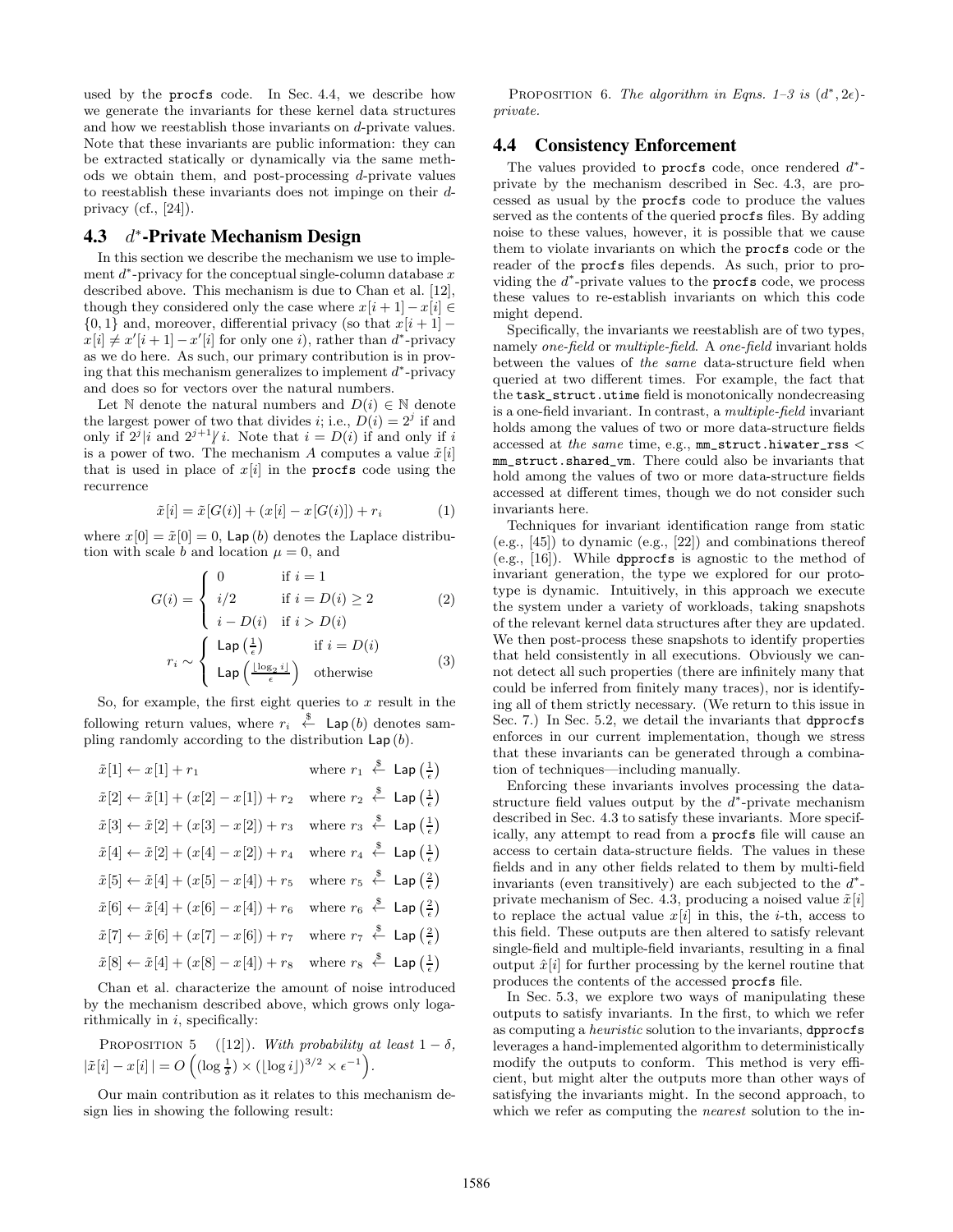variants, we generate an integer programming problem with the invariants as constraints and an objective of minimizing the total magnitude of the changes to the  $d^*$ -private outputs to conform to the invariants. We then feed this integer program to a commercial solver (in our current implementation,  $\text{CPLEX}^1$  to compute an optimal solution. We stress that both the heuristic and nearest solutions are computed using invariants that an adversary can compute himself (i.e., are public), and so this post-processing does not erode the d ∗ -privacy of these outputs.

# 5. IMPLEMENTATION

We implemented dpprocfs as a suite of software tools in Ubuntu Linux LTS 14.04 with kernel version 3.13.11. dpprocfs consists of three components: a kernel extension, which we call privfs, that enhances the procfs with  $d^*$ private mechanisms (as discussed in Sec. 4.3) without altering its existing program interfaces; a software tool, invgen, that automatically searches for invariants in kernel data structures for maintaining procfs value consistency (as discussed in Sec. 4.4); and a userspace daemon, privfsd, that interacts with the kernel extension and facilitates consistency enforcement in real time.

#### $5.1$ ∗ -Private Mechanism Implementation

When a file in **procfs** is read by a userspace process, a kernel function is invoked to serve the request, and the return values are sent to the process as if it is reading a file. The values reported by procfs are computed from fields in certain kernel data structures. To generate  $d^*$ -private outputs, a kernel extension privfs computes noised versions of those protected fields for use by the kernel function computing the procfs output.

Specifically, privfs introduces a kernel data structure of type  $\text{privfs}\_ \text{struct}$  per kernel data-structure field x that is protected (rendered  $d^*$ -private) by dpprocfs. This structure includes two arrays of floating-point values. After access  $i$ to the data-structure field  $x$  to which the privfs\_struct structure is associated, position  $\log_2 D(i)$  in these arrays are updated to hold  $x[i] - x[G(i)]$  and  $r_i$ , respectively. Together with  $x\left[2^{\lfloor \log_2 i \rfloor} \right]$  and  $\tilde{x}\left[2^{\lfloor \log_2 i \rfloor} \right]$ , which the structure also stores, these arrays permit the efficient computation of  $\tilde{x}[i+1]$ . Also to speed up this computation, the privfs\_struct structure maintains a buffer of 32B to store precomputed random values  $r_{i+1}$ ,  $r_{i+2}$ , ... following the specified Laplace distributions. Buffer refilling is implemented as a tasklet, a type of software IRQ in Linux kernels.

The arrays in privfs\_struct in our present implementation are of fixed length, specifically 32 floating-point values, which limits the number of queries to the protected datastructure field to  $2^{32} - 1$ . These arrays might instead be made arbitrarily extensible so as to allow an unlimited number of queries. That said, as the query count  $i$  grows, the accuracy of the returned  $\tilde{x}[i]$  value decays. As such, alternative designs might limit (or rate-limit) the number of queries to any protected data-structure field by each userspace process or its associated user. Another implementation choice might be to maintain separate arrays for each user of the system, so that queries from one user would not decrease the utility of queries from other users.

privfs does not return  $\tilde{x}[i]$  directly for use in computing the procfs output. Instead, it sends this value to privfsd for enforcing invariants across all noised values. privfsd will be discussed in Sec. 5.3, after we discuss how data-structure invariants are identified in Sec. 5.2.

# 5.2 Invariant Generation

Kernel data-structure invariants are generated by a component called invgen. invgen generates two types of invariants, namely one-field and multiple-field invariants as discussed in Sec. 4.4. One-field invariants are relationships between a field's current and previous values. Multiple-field invariants are relationships between different variables when accessed at the same time.

As discussed in Sec. 4.4, our system generates invariants from traces of data-structure values captured during execution. Specifically, invgen does so by collecting execution traces of all numerical data-structure fields that are relevant to procfs outputs. To do so, we patch an OS kernel by adding one more file in the procfs to directly export all numeric kernel data-structure fields of interest. invgen then repeatedly reads the extended procfs file, sampling the values of these fields frequently and writing them into trace files. For this paper, traces were collected by monitoring the data-structure fields during the execution of a variety of software programs, including Google Chrome and a set of benchmark applications from Phoronix Test Suite<sup>2</sup>. By executing each benchmark application three times, we collected 22.6MB of trace files.

We then used Daikon [22] to extract invariants from these trace files. To use Daikon, we first configured it with invariant templates, or filters, that the tool uses to search for invariants. For one-field invariants, Daikon was configured with filters to locate fields that do not change, that are monotonically nonincreasing, or that are monotonically nondecreasing. For multiple-field invariants, we implemented a filter that Daikon uses to search for linear invariants among a set  $\mathcal X$  of fields, i.e., a property of the form  $\sum_{x \in \mathcal X} c_x \times x[i] \geq 0$ that holds for all i, for some constant  $c_x \in \{-1,0,1\}$ . We ran Daikon with this filter for two sets  $\mathcal{X}$ , one for memoryrelated fields and one for scheduler-related fields. After using Daikon to extract likely invariants in this way, we manually inspected the outputs and discarded those that were either implied by others or that we believed to be spurious.

The invariants produced in this way are shown in Table 2. (We also include invariants that all fields are integral, but we do not show those, for brevity.) The right half of the table shows the invariants expressed using the labels for kernel data-structure fields indicated in the left half of the table. The fields marked "Protected" in the left half of the table are those that dpprocfs renders  $d^*$ -private in our present implementation. Those fields marked with a " $\mathbf{\ddot{F}}$ " were selected based on their use in existing attacks (see Sec. 3.1), and those marked with a "checkmark" were selected for protection because they are included in invariants with such fields. One field, namely uptime, is not protected in our present implementation despite being included in invariants, simply because the information it carries (the time since the machine was booted) seems unlikely to carry information useful to a side-channel attack. That said, it could also be protected with minimal additional cost.

<sup>1</sup> http://www.ibm.com/software/commerce/ optimization/cplex-optimizer/

 $^{2}$ http://www.phoronix-test-suite.com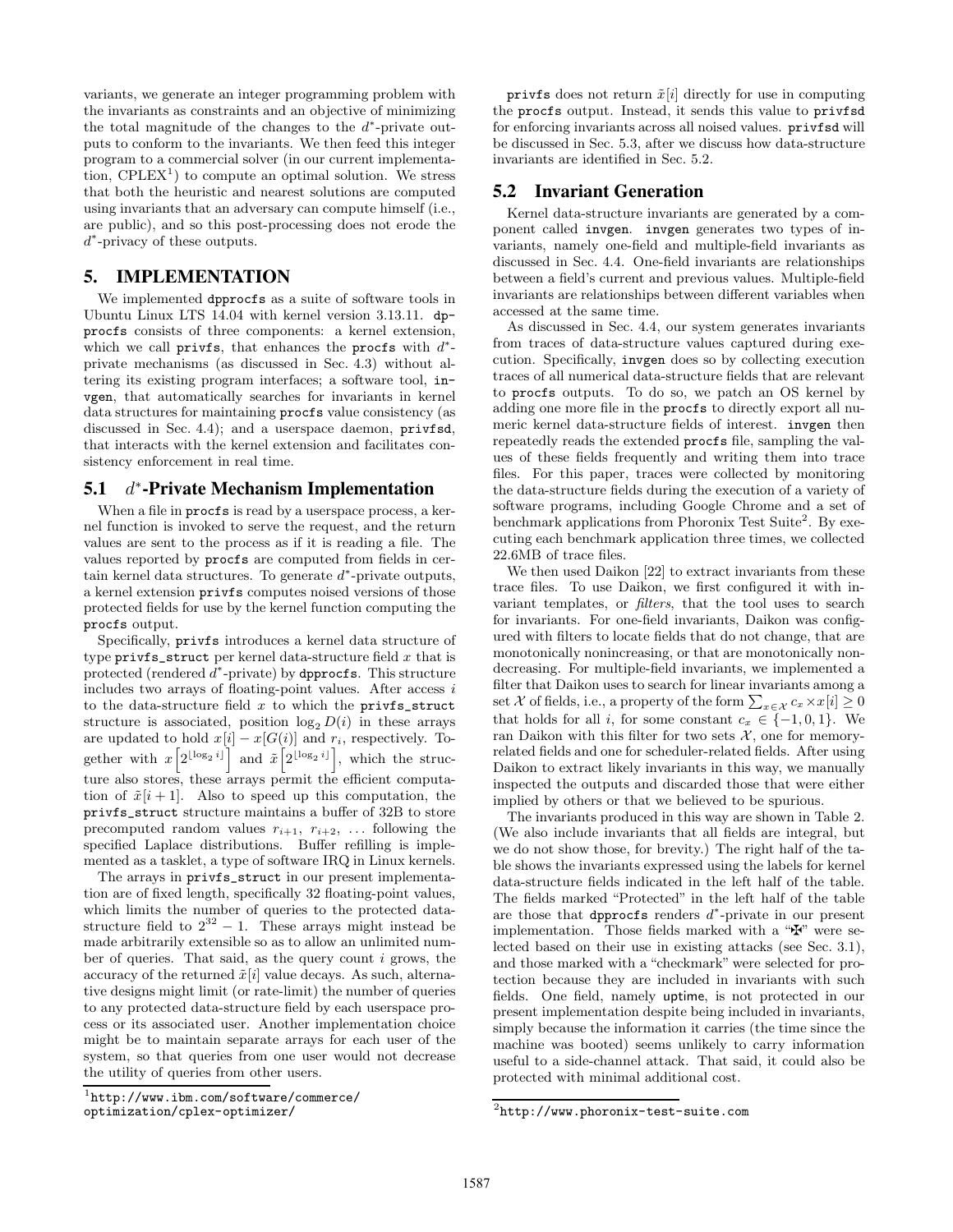| Data-structure field                   | Protected | Label      | Invariants                                                                                  |  |
|----------------------------------------|-----------|------------|---------------------------------------------------------------------------------------------|--|
| mm_struct.total_vm                     | 呸         | totalVM    | total $\mathsf{VM}\geq 0$<br>cstime $> 0$ utime $ i  >$ utime $ i-1 $<br>swapEnts $\geq 0$  |  |
| mm_struct.shared_vm                    | ĐK.       | sharedVM   | shared $VM > 0$<br>hiwaterRSS > 0 cutime > 0 stime[i] > stime[i - 1]                        |  |
| mm_struct.stack_vm                     |           | stackVM    | stack $\mathsf{VM}\geq 0$<br>hiwaterVM $\geq 0$ nvcsw $\geq 0$ gtime[i] $\geq$ gtime[i - 1] |  |
| mm_struct.exec_vm                      |           | execVM     | $execVM \geq 0$<br>nivcsw $> 0$ cstime $[i]$ $>$ cstime $[i-1]$<br>utime $\geq 0$           |  |
| mm_struct.rss_stat.count[MM_FILEPAGES] | 呸         | filePages  | file $\mathsf{Pages} \geq 0$<br>cutime $ i  >$ cutime $ i-1 $<br>stime $\geq 0$             |  |
| mm_struct.rss_stat.count[MM_ANONPAGES] | ÷.        | anonPages  | $nvcsw[i] > nvcsw[i-1]$<br>anonPages $>0$ gtime $>0$                                        |  |
| mm_struct.rss_stat.count[MM_SWAPENTS]  |           | swapEnts   | nivcsw $ i  > n$ ivcsw $ i-1 $                                                              |  |
| mm_struct.hiwater_rss                  |           | hiwaterRSS | starttime $[i]$ = starttime $[i-1]$<br>hiwater $RSS <$ shared $VM$                          |  |
| mm_struct.hiwater_vm                   |           | hiwaterVM  | hiwater $VM > filePages$                                                                    |  |
|                                        |           |            | $execVM$ > filePages + swapEnts                                                             |  |
| task_struct.utime                      | Æ         | utime      | shared VM $+$ file Pages $>$ anon Pages $+$ swap Ents                                       |  |
| task_struct.stime                      |           | stime      | shared VM $+$ exec VM $>$ file Pages $+$ anon Pages $+$ swap Ents                           |  |
| task_struct.gtime                      |           | gtime      | shared VM $>$ exec VM $+$ file Pages $+$ swap Ents                                          |  |
| task_struct.signal->cstime             |           | cstime     | $totalVM > execVM + stackVM + file Pages + anon Pages + swapEnts$                           |  |
| task_struct.signal->cutime             |           | cutime     | total VM $>$ shared VM $+$ stack VM $+$ swap Ents                                           |  |
| task_struct.real_start_time            |           | starttime  | total VM $+$ file Pages $>$ shared VM $+$ anon Pages $+$ swap Ents                          |  |
| task_struct.nvcsw                      |           | nvcsw      | $totalVM + execVM > sharedVM + stackVM + file Pages$                                        |  |
| Æ<br>task_struct.nivcsw                |           | nivcsw     | $+$ anon Pages $+$ swap Ents                                                                |  |
| get_monotonic_boottime()               |           | uptime     | uptime $>$ starttime + utime + stime + gtime + cutime + cstime                              |  |

Table 2: Selected kernel data-structure fields (Linux kernel 3.13) and generated invariants (Sec. 5.2) that reference them. "Protected" fields are rendered  $d^*$ -private as described in Sec. 5.1, either because they have been utilized in published side-channel attacks  $(\maltese)$  or because they are involved in invariants that include such fields  $(\checkmark)$ .

The upper right corner of the right half of Table 2 lists one-field invariants, e.g., that task\_struct.utime[i] (the i-th access to task\_struct.utime) is at least as large as task\_struct.utime $[i - 1]$ . That is, task\_struct.utime $[i]$ is nondecreasing. The other invariants hold for all simultaneous accesses to the indicated fields.

Our chosen method of invariant generation is admittedly limited, in that like any method of invariant generation based on an incomplete set of recorded traces, it allows for false positives and false negatives. False positives—i.e., found "invariants" that are not actually invariants—will presumably not cause difficulties for the procfs code or applications when dpprocfs enforces them, since even if not invariant, the identified behavior is evidently common. False negatives (i.e., missed invariants) might cause such problems, however, and so it would be prudent to augment our dynamic approach with static analysis (e.g., [16, 45]) and additional manual inspection. That said, we have not identified applications (or kernel routines that respond to procfs reads) that appear to depend on behaviors other than those identified in Table 2.

### 5.3 Reestablishing Invariants

Upon producing  $\tilde{x}[i]$  for each protected field x needed by a kernel routine to respond to a  $\mathsf{procs}\,\mathsf{query},^3$   $\mathsf{privfs}\,\mathsf{needs}$ to reestablish the invariants among those field values before submitting them to the kernel routine. For our prototype, we implemented this step in a userspace daemon process, which we call privfsd, that receives requests from the privfs via Netlink sockets. This implementation choice allows us to sidestep the need to port more complex operations (e.g., floating-point operations, constraint-solving algorithms) to run in the kernel.

privfs produces inputs for privfsd by first identifying the set  $X$  of protected fields to be accessed by the kernel routine serving the procfs query (i.e., from those fields marked "protected" in Table 2). privfs forms the set of relevant invariants from Table 2, namely  $I(\mathcal{X}) = \bigcup_{x \in \mathcal{X}} I(x)$  where  $I(x)$  for any x is defined using the following inductive definition: (i)  $I(x)$  is initialized to include any constraint in Table 2 that includes field  $x$ ; and (ii) if any protected field  $x'$  from Table 2 is named in an invariant already in  $I(x)$ , then  $I(x')$  is added to  $I(x)$ . privfs instantiates each protected field x named in  $I(\mathcal{X})$  with a variable  $\hat{x}[i]$  and, if uptime  $\in I(\mathcal{X})$ , instantiates uptime with its current value. privfs then produces the relevant value  $\tilde{x}[i]$  for each field  $x \in \mathcal{X}$  and sends  $I(\mathcal{X})$  and the noised values  $\{\tilde{x}[i]\}_{x \in \mathcal{X}}$  to privfsd.

privfsd operates in one of two modes, computing either a nearest compliant assignment to each  $\hat{x}[i]$  or a heuristic assignment to each  $\hat{x}[i]$ . The nearest assignment is calculated by taking the instantiated invariants  $I(\mathcal{X})$  as constraints in an integer programming (IP) problem, with variables  $\{\hat{x}[i]\}_{x \in \mathcal{X}}$  and objective being to minimize the cumulative relative error, i.e., to minimize  $\sum_{x \in \mathcal{X}} |\tilde{x}[i] - \hat{x}[i]|/|\tilde{x}[i]|$ . Our current implementation invokes CPLEX to solve this IP problem. In contrast, the heuristic approach simply calculates any values for  $\{\hat{x}[i]\}_{x\in\mathcal{X}}$  that satisfy  $I(\mathcal{X})$  using manually coded heuristics to adjust the  $\{\tilde{x}[i]\}_{x\in\mathcal{X}}$  values. In Sec. 6, we will evaluate both modes of operation. Regardless of its mode of operation, privfsd returns the computed values  $\{\hat{x}[i]\}_{x\in\mathcal{X}}$  to privfs to pass along to the kernel routine for preparing the procfs output to the waiting client.

# 6. EVALUATION

In this section we evaluate the efficacy of dpprocfs design. While our design is provably  $d^*$ -private (and hence  $d_{L1}$ -private by Prop. 4), we perform an empirical security evaluation of our design in Sec. 6.1 to better illustrate settings of  $\epsilon$  that suffice to interfere with known attacks. With greater clarity as to reasonable settings of  $\epsilon$ , we then evaluate the utility of procfs for these  $\epsilon$  values in Sec. 6.2.

<sup>3</sup>We are abusing notation here slightly, in that the access index  $i$  might be different per field  $x$ .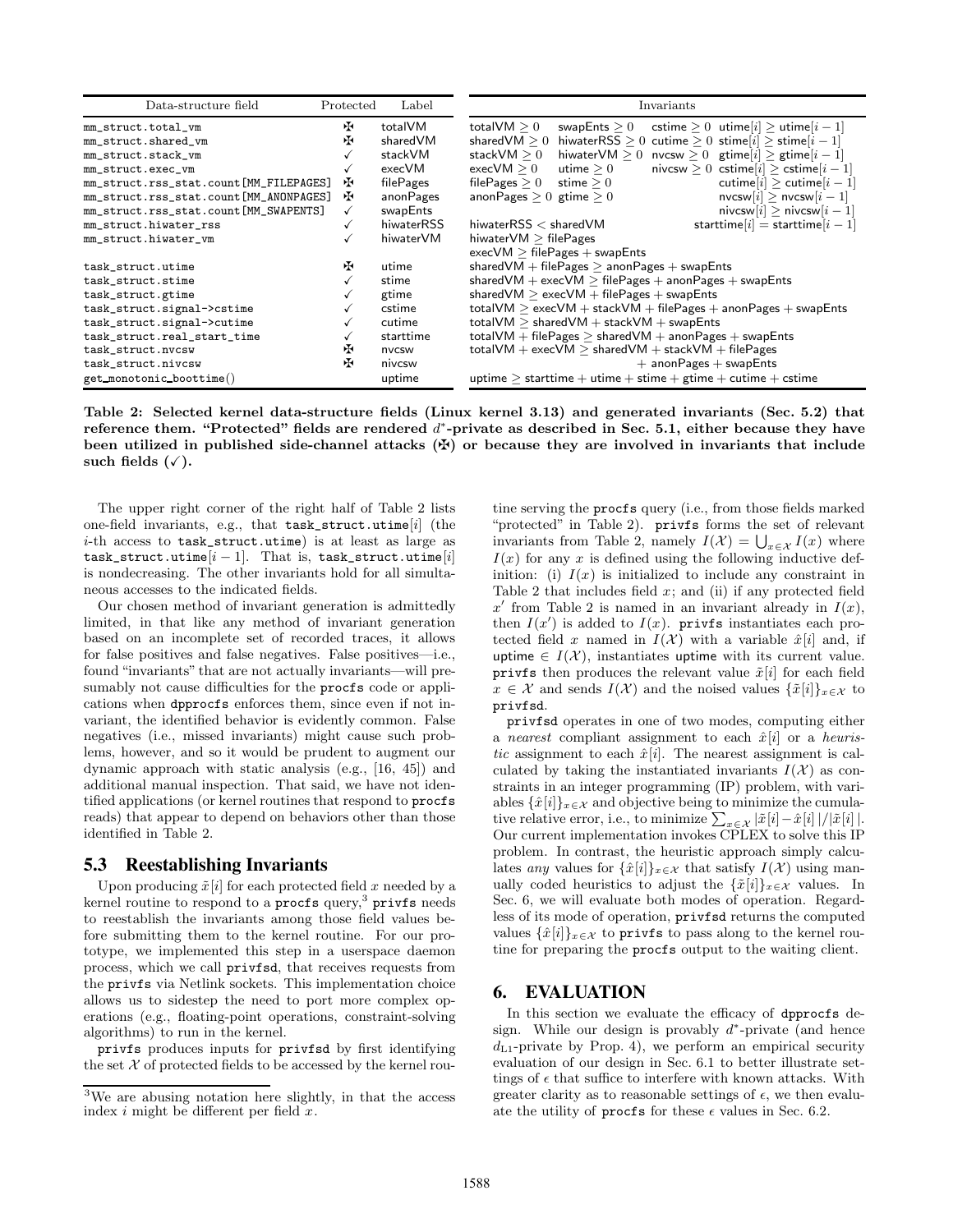# 6.1 Security Evaluation

In this section, we evaluate the capability of dpprocfs to defend against side-channel attacks discussed in Sec. 3.1. Specifically, we measure the extent to which the procfs features used by the attacker in selected attacks are still effective attack features in dpprocfs. Rather than trying to replicate each attack from previous work exactly, we adopt a more general framework for evaluation in which the attacker's task is detecting one of m classes of activities.

We perform this measurement of the attacker's likely success by building a multiclass classifier for classifying procfs features (which are attack-dependent) into one of m classes. We use the  $scikit-learn<sup>4</sup>$  support-vector-machine (SVM) implementation to build the multiclass classifier. We then report the *accuracy* of the classifier in a testing phase, namely the fraction of test instances that it classifies correctly.

#### *6.1.1 Defending Against Keystroke Timing Attacks*

The voluntary context switch counter (nvcsw in Table 2) can be exploited to identify a user's keystroke actions and hence the timing characteristics of those keystrokes. These timing characteristics can then leak information about what those keystrokes were (e.g., [40]). To approximate the defense that dpprocfs offers against this attack, we consider an adversary that consecutively reads the nvcsw field from procfs six times, and then the adversary classifies this vector of readings to determine when the keystroke occurred. (We only inject one keystroke during these six readings.) As such, we model the attacker as a multi-class classifier, which classifies the vector of six readings (i.e., a vector in  $\mathbb{N}^6$ ) into  $m = 5$  classes; classifying a vector as class i indicates that the keystroke occurred between reads i and  $i + 1$ .

To perform these experiments, we used a tool called xdotool to simulate the keystroke actions at a specified time. During each experiment run, we started a bash terminal and injected one keystroke, at a time distributed normally with mean 2.5s and standard deviation 0.83s (i.e., 0.0s is three standard deviations from the mean). Beginning with the launch of the bash process, the attacker process read the /proc/<pid>/status file of the bash process every second<sup>5</sup> to obtain the voluntary context switch counter nvcsw, yielding six readings (a vector in  $\mathbb{N}^6$ ). Invariant enforcement (Sec. 5.3) provided the nearest solution to the needed invariants. To allow for a powerful attacker, we provided to it the underlying normal distribution imposed on the keystroke timing. The attacker used this distribution to estimate the true (unnoised) nvcsw value corresponding to each vector element (adapting [34, Eqn. 10]), yielding an estimated true vector per collected vector. We repeated this experiment 440 times to get 440 estimated true vectors. When training and testing the SVM classifier, we used 75% of the vectors from each class for training and 25% for testing.

The accuracy of the resulting classifier on the testing examples is shown in Fig. 1(a). The horizontal axis shows various values of  $\epsilon$ ; the vertical axis shows classifier accuracy. Because of the form of the distribution imposed on keystroke



(a) Keystroke timing attack (b) Website inference attack

Figure 1: Multi-class classifier accuracy under different  $\epsilon$  settings; dashed horizontal lines show accuracies of blind guesses based only on knowledge of the likelihood of each class

timings, the most likely class occurred roughly 44% of the time, and so this baseline (shown by the horizontal dashed line) is the accuracy that the adversary could achieve simply by blindly guessing based on that distribution. As shown in the graph, setting  $\epsilon \in [1,3]$  suffices to reduce the classifier to this baseline accuracy. By comparison, the classifier was perfect (an accuracy of 1.0) when no noise was added.

#### *6.1.2 Mitigating Website Inference*

The memory footprint of a browser can leak the website it visits (as discussed in Sec. 3.1). In this experiment, we instrumented the Google Chrome browser with a script to visit a target website, chosen uniformly from the Alexa top-10 websites. While this occurred, an attacker process repeatedly sampled the data resident size field drs, calculated as totalVM−sharedVM (using the labels defined in Table 2), by reading the /proc/<pid>/statm of the browser process every  $500\mu s$ . To support this rate of sampling, dpprocfs employed the heuristic method of invariant reestablishment (Sec. 5.3), which returned results in roughly  $50\mu s$  (in comparison to 8ms for the nearest solution). The sampling period lasted for 3s, during which the attack process recorded all the drs field values read. As in Sec. 6.1.1, the attacker estimated the true (unnoised) drs value corresponding to the j-th read value in each 3s interval, using an empirical distribution observed for these j-th values gathered by accessing each of these 10 websites an equal number of times. The attacker then constructed a histogram of these estimated drs values binned into seven equal-width bins, and the vector of bin counts (in  $\mathbb{N}^7$ ) was used as a feature vector for classification. Each of the Alexa top-10 websites were visited 100 times; when used to train and test the SVM classifier (with  $m = 10$  classes), 70% were used for training and 30% were used for testing.

The resulting accuracy of the classifier is shown in Fig. 1(b). The most important distinction from the graph in Fig. 1(a) is that the values of  $\epsilon$  needed to interfere with the website inference attack are much smaller, meaning that the noise added was greater. This is primarily a function of the size differences between  $\textsf{drs}$  readings from the m classes, which were generally much greater than the differences between the readings of the voluntary context switch counter nvcsw with and without a keystroke. In terms of  $d^*$ , the distances between the classes in the website inference attack were much greater than the distances between classes in the keystroke attack. This is noteworthy because it implies that the set-

 $^4$ http://scikit-learn.org/dev/index.html

<sup>5</sup>This interval is much longer than in the demonstrated attack of Jana et al. [25], but we lengthened this interval to minimize ambiguity regarding the class  $i \in \{1 \dots 5\}$  to which each vector should be assigned for training. By increasing this interval, we believe we produced classification results that are conservative (i.e., advantageous for the attacker).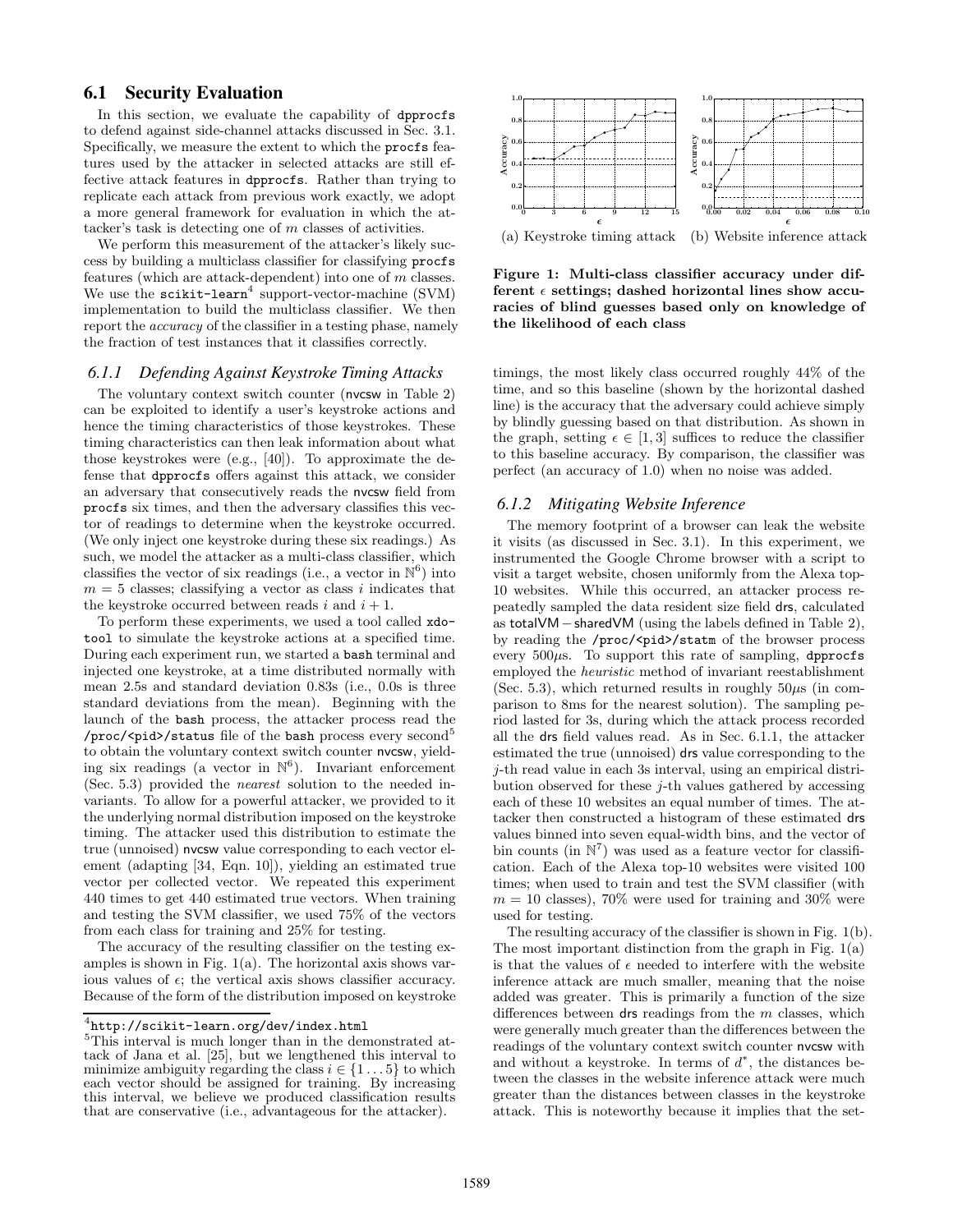tings of  $\epsilon$  needed for privacy will differ per-field and perapplication and, to some extent, will need to be informed by known attacks. Still, however, several values tested for  $\epsilon$ decayed classification accuracy to a significant extent; with no noise added, the classifier reached 0.915 accuracy.

#### 6.2 Utility Evaluation

We evaluate the utility of dpprocfs in two ways. First, we measure the relative error of selected procfs outputs that are calculated using fields protected by dpprocfs, under the two methods discussed in Sec. 5.3 for enforcing invariants, namely producing a heuristic solution and a nearest solution to the invariants. Second, we report the impact of dpprocfs to the ranking of processes according to certain features by top, a common utility for monitoring and diagnosis. Here we focus on dpprocfs outputs such as memory and CPU usage, as these are generally useful systems diagnostics.

#### *6.2.1 Relative Error*

We begin our utility evaluation by measuring the relative error of the drs field, the same field exploited by website inference attackers (see Sec. 6.1.2). To calculate the relative error of this field under dpprocfs, we preserved access to an unprotected version of procfs alongside the protected version. Then, we extended our setup described in Sec. 6.1.2 to simultaneously query both the protected and unprotected versions of the drs field while the browser process was running. During the evaluation, the browser was instrumented to repeatedly visit https://www.youtube.com, and the drs field was queried every 50ms for a total of 500 queries. We repeated this experiment 200 times.

Fig. 2 shows the distribution of relative error for both the nearest and heuristic solutions for invariant reestablishment, computed on the same noised values  $\tilde{x}$  produced by privfs, for a parameter setting  $(\epsilon = 0.005)$  that provided good security for the side-channel attack tested in Sec. 6.1 (see Fig. 1(b)). Each query range on the horizontal



Figure 2: Comparison between nearest and heuristic invariant reestablishment for drs field;  $\epsilon = 0.005$ 

axis has two box-and-whiskers plots, one for nearest and one for heuristic. The three horizontal lines forming each box indicate the first, second (median), and third quartiles, and the whiskers extend to cover all points within 1.5× the interquartile range. Outliers are indicated using plus  $($ "+") symbols. A different box-and-whiskers plot is shown per 100-query block across the 200 runs (i.e., each boxplot represents 20,000 points) because the noise increases as the number of queries grows. The differences between the nearest and heuristic distributions are nearly imperceptible, and this trend holds for other parameter and procfs fields we have explored, as well. That said, the heuristic solution relies on hand-tuned algorithms and by default provides no guarantees, and so in cases where the speed of computing the nearest solution is acceptable—the nearest solution took an average of 8ms to return, whereas our heuristic approach completed in an average of  $50\mu s$ —it might be preferable.



Figure 3: Relative error for drs field under nearest invariant reestablishment



Figure 4: Relative error for utime field under nearest invariant reestablishment

Fig. 3 and Fig. 4 represent the relative error in readings of the drs field and of the utime field from the /proc/<pid>/stat file, respectively, for various values of  $\epsilon$ . The values of  $\epsilon$ in Fig. 3 were chosen to overlap those used in the security evaluation depicted in Fig. 1(b). The  $\epsilon$  values tested in Fig. 4 were chosen based on our simulation of the softwarekeyboard side-channel attack of Lin et al. [28], which we conducted on a Nexus 4 smartphone running Android 5.1 with kernel 3.4.0; based on this simulation, we estimated that ranging  $\epsilon$  over  $1/2 \leq \epsilon \leq 5$  would result in curve similar to or better (with lower accuracy) than that in Fig.  $1(a)$ .<sup>6</sup> In the tests in Fig. 4, the utime field was queried every 50ms while a video game was running. These graphs suggest that the relative error is typically modest, e.g., with a third quartile of  $\langle 15\% \rangle$  in Fig. 3 and  $\langle 30\% \rangle$  in Fig. 4, though outliers can be large.

#### *6.2.2 Rank Accuracy of* top

The utility top is used by Linux administrators for performance monitoring and diagnosis. By reading procfs, top displays system information like memory and CPU usage of running processes. The processes are ranked by top according to a chosen field. In this section, we evaluate the utility of dpprocfs by measuring the rank accuracy of top when run using dpprocfs in place of the original procfs.

To measure the rank accuracy, we ran two top processes on one computer. These two top processes were started at the same time and updated information with the same frequency (every two seconds in our tests). The only difference was that one top process read from dpprocfs (with heuristic invariant reestablishment), and the other read from procfs in its original form. To control the test workload in each experiment, we ran a set of ten processes doing floating-point

 ${}^{6}$ Lin et al. reported querying the utime field of the software keyboard process every 100ms to detect its increase. With very rapid typing, the utime field in our tests increased less than 3 (jiffies) per 100ms interval, on average.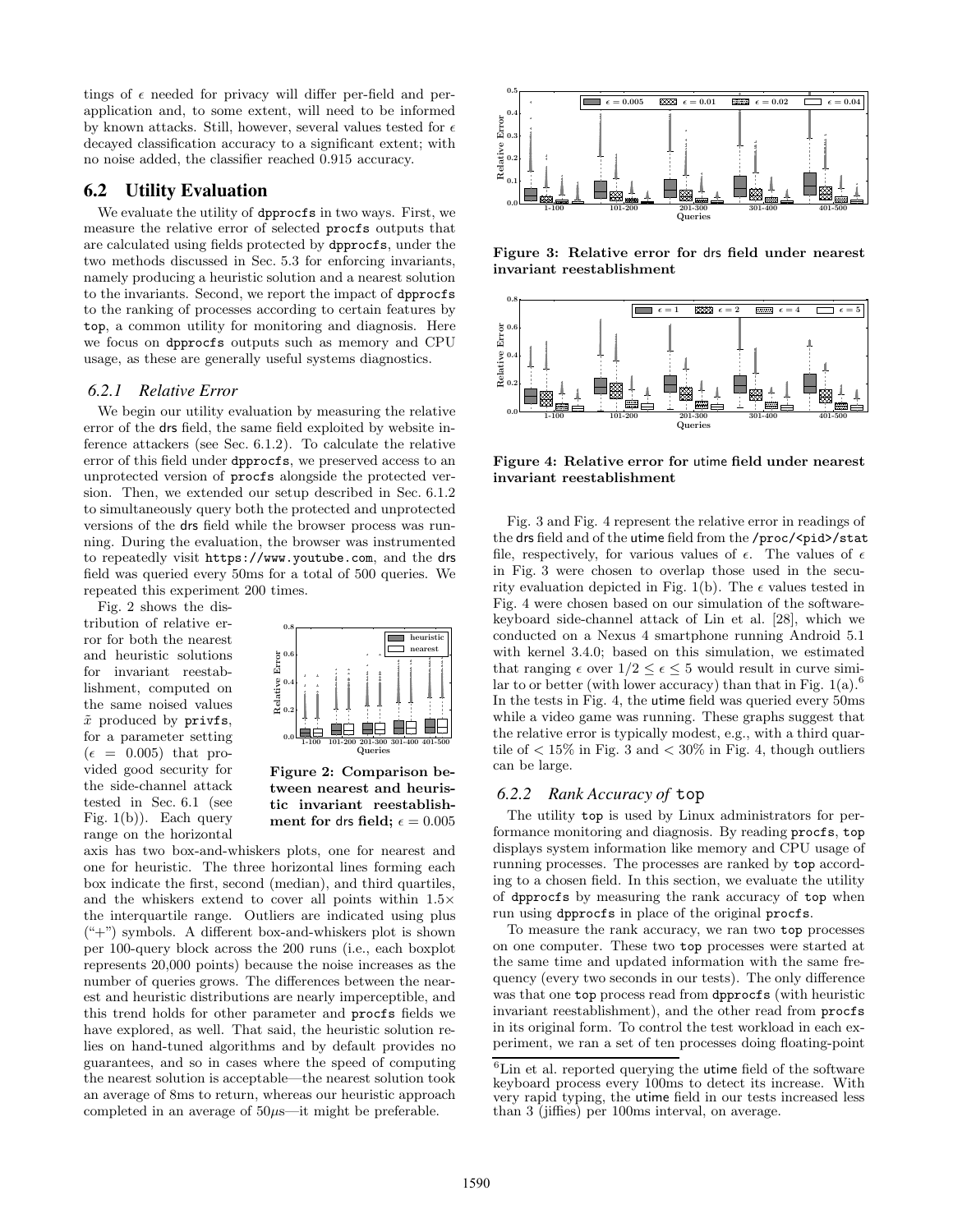

Figure 5: Average rank accuracy based on RES field

computations continually during each test. The number of memory pages allocated by each process to store its array of floats was scaled linearly across the ten processes: the first process allocated an 80MB array, the next process allocated a 95MB array, and so on up to the tenth process, which allocated a 215MB array. Similarly, the processes were configured with linearly scaled nice values ranging from −19 (highest priority) through −1 (lowest).

Let  $R(k)$  and  $R'(k)$  be the set of top k processes displayed by the two top programs. The  $top-k$  accuracy is defined as  $\frac{1}{k}$ |R(k) ∩ R'(k)|. Fig. 5 shows the average rank accuracy for various values of  $k$  when processes were ranked by the RES field. The RES field is read from /proc/<pid>/statm, calculated as filePages + anonPages, and represents the physical memory usage of the process. Fig. 6 shows the average rank accuracy when processes were ranked by the %CPU field, calculated as  $(\text{utime}[i] - \text{utime}[i - 1])/(\text{uptime}[i] - \text{uptime}[i - 1]).$ 

Several observations from Fig. 5 and Fig. 6 are worth noting. First, top retains much of its ability to rank processes by these measures; e.g., even for the lowest values of  $\epsilon$  tested (Fig.  $5(a)$  and Fig.  $6(a)$ ), the top-5 ranks remained roughly 80% correct on average through the tests. Second, whereas the top-10 rank is generally more accurate than the top-1 rank in Fig. 5, the reverse is true in Fig. 6. This occurs because while the memory usage of the ten test processes was scaled linearly, our linear scaling of nice values caused the actual %CPU to drop off super-linearly. So, for example, the average difference in %CPU values for the processes with nice values −19 and −18 was much larger than the average %CPU difference between processes with nice values −3 and −1.

# 7. DISCUSSION

Security limitations. Since we do not noise every kernel data-structure field that is used to serve procfs queries, there remains the possibility that such fields might reveal information about the true values of noised fields. This could occur either because the unprotected fields are related to those noised fields by invariants that our techniques did not



Figure 6: Average rank accuracy based on %CPU field

find (see Sec. 5.2) or because those relationships are only statistical (but not invariant). It will therefore be necessary to extend the scope of our protections to other fields as new procfs storage side-channel attacks are discovered or, in the limit, that all kernel data-structures used to generate procfs contents be protected. As additional fields are brought under the protections of dpprocfs, the invariants that are reestablished on those values will need to be expanded appropriately.

Similarly, the value of  $\epsilon$  used to protect a field might need to be updated as new attacks involving that field are discovered. As shown in Sec. 6.1, the value of  $\epsilon$  may need to differ from one field to another. The magnitude of  $\epsilon$  needed for a field will be correlated with the variation of that field and the number of queries over which protection needs to be provided, since as the number of queries grow, presumably so might  $d^*$  (between the actual field values and another from which it should remain indistinguishable).

Utility limitations. As the number of procfs queries grows, the amount of noise added to the kernel data-structure fields used to generate the procfs outputs grows (see Sec. 4.3 and Sec. 5.1). As such, the utility of procfs outputs generated from those fields will decay. To slow this decay, it may be necessary to rate-limit the queries that involve each field or to limit the number of such queries from any one user. Or, as suggested in Sec. 5.1, a separate privfs\_struct could be maintained per querying user, though that obviously weakens the mechanism against colluding users.

It may eventually be necessary to "reset" the  $d^*$ -private mechanism associated with a field, particularly for a field associated with a long-running process. A natural way to do so would be to restart the process itself, since restarting a process also refreshes its associated kernel data structures. (This is also beneficial for performance and reliability [15].)

Extensions to other storage side channels. We believe our proposed method can be extended to other storage side channels such as those associated with mobile sensors (e.g., [10, 30, 43, 11, 6, 33, 39]). However, it is unclear how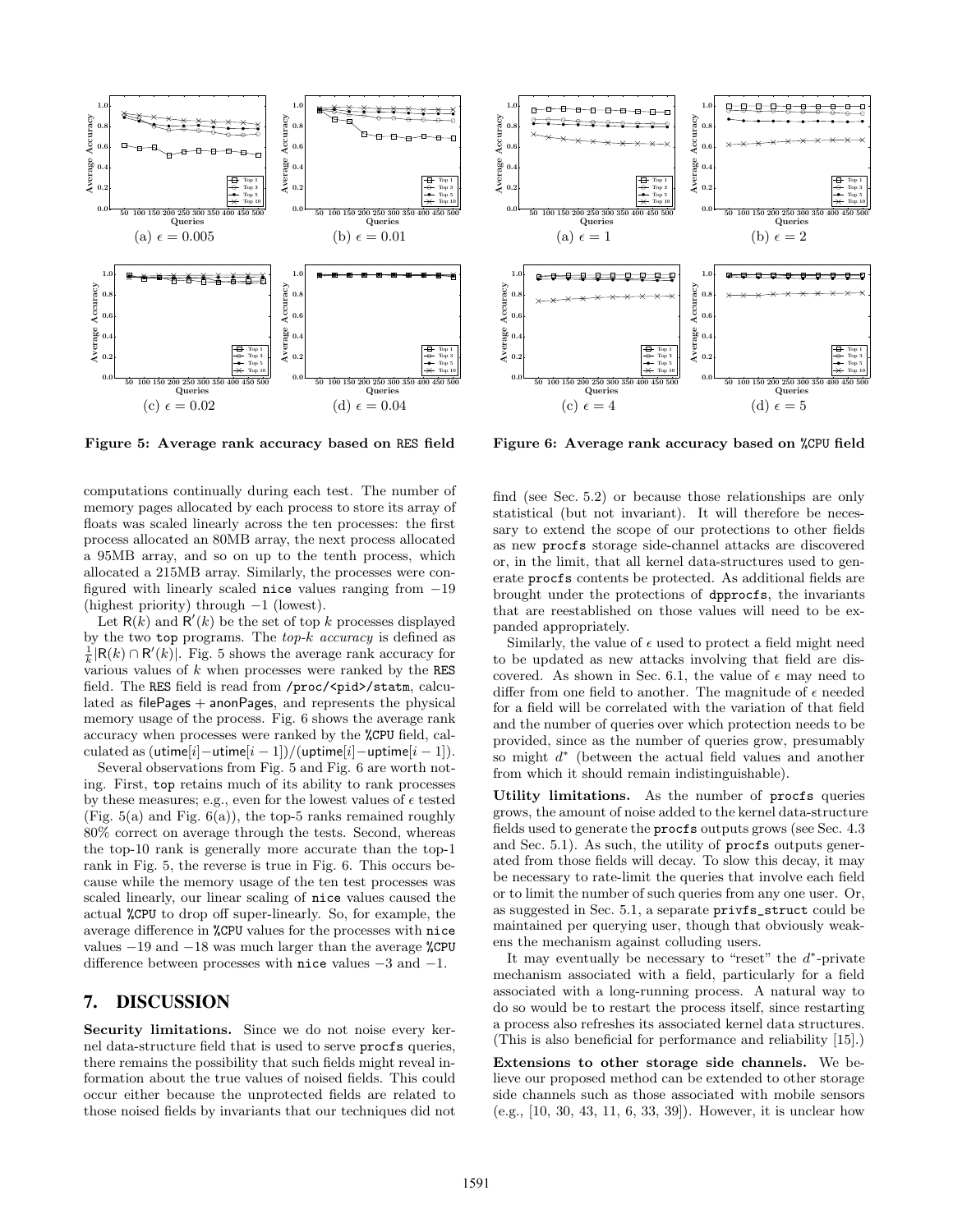adding noise, e.g., to smartphone gyroscopes, will affect the usability of the apps that rely on their readings.

Alternative solutions to procfs side channels. An alternative to adding noise in procfs outputs is to isolate mutually distrusting processes into different namespaces so that they cannot read each others' private procfs files. For example, Linux containers<sup>7</sup> isolate multiple applications from each other using PID namespaces in the kernel. While useful in hosting services such as modern PaaS clouds, Linux containers are less suitable in personal computing environments (e.g., Android devices and desktop computers) since sharing between different software applications are necessary in these single-user settings. Without a shared procfs, applications that needs accesses to these system statistics—e.g., most traffic- and system-monitoring apps on Google Play, as well as the sysstat utilities $\text{8}$ —will no longer work.

# 8. CONCLUSION

In this paper we have reported on the design, implementation, and evaluation of dpprocfs, a modification to the procfs pseudo file system that suppresses storage side channels. The innovations that are central to our design include: (i) framing the side-channel problem as one of achieving dprivacy for continual data release, and defining an appropriate distance  $d^*$  for instantiating  $d$ -privacy for this scenario; (ii) generalizing a differentially private mechanism for the continuous release of binary values to the  $d^*$ -privacy goal we set forth; (iii) recognition of the systems difficulties that can arise when adding noise to procfs outputs, and an invariant reestablishment framework to address those difficulties; and (iv) a working implementation of dpprocfs, coupled with an evaluation that shows it can simultaneously defend against known storage side-channel attacks while retaining the utility of procfs for monitoring and diagnosis. Our solution provides a configurable framework to suppress new storage side channels as they are discovered, through adding protection to additional kernel data-structure fields or updating the  $\epsilon$  values associated with each field and application. We further believe that the mechanisms we have developed within our solution might be applicable to other storage side channels, and we plan to explore this direction in future work.

#### Acknowledgments

This work was supported in part by grant 1330599 from the National Science Foundation. We are grateful to the anonymous reviewers for their helpful comments.

# 9. REFERENCES

- [1] I. Abraham, Y. Bartal, and O. Neimany. Advances in metric embedding theory. In 38th ACM Symposium on Theory of Computing, May 2006.
- [2] G. Acs and C. Castelluccia. I have a DREAM! (differentially private smart metering). In 13th International Conference on Information Hiding, 2011.
- [3] G. Acs, C. Castelluccia, and W. Lecat. Protecting against physical resource monitoring. In 10th ACM Workshop on Privacy in the Electronic Society, 2011.
- [4] N. R. Adam and J. C. Worthmann. Security-control methods for statistical databases: A comparative study. ACM Computing Surveys, 21(4), Dec. 1989.
- [5] M. E. Andrés, N. E. Bordenabe, K. Chatzikokolakis, and C. Palamidessi. Geo-indistinguishability: Differential privacy for location-based systems. In ACM Conference on Computer and Communications Security, 2013.
- [6] A. J. Aviv, B. Sapp, M. Blaze, and J. M. Smith. Practicality of accelerometer side channels on smartphones. In 28th Annual Computer Security Applications Conference, 2012.
- [7] M. Backes and S. Meiser. Differentially private smart metering with battery recharging. In Data Privacy Management and Autonomous Spontaneous Security, 8th International Workshop, volume 8247 of Lecture Notes in Computer Science. 2014.
- [8] A. Blum, K. Ligett, and A. Roth. A learning theory approach to non-interactive database privacy. In  $40th$ ACM Symposium on Theory of Computing, 2008.
- [9] N. E. Bordenabe, K. Chatzikokolakis, and C. Palamidessi. Optimal geo-indistinguishable mechanisms for location privacy. In ACM Conference on Computer and Communications Security, 2014.
- [10] L. Cai and H. Chen. TouchLogger: Inferring keystrokes on touch screen from smartphone motion. In 6th USENIX Conference on Hot Topics in Security, 2011.
- [11] L. Cai and H. Chen. On the practicality of motion based keystroke inference attack. In Trust and Trustworthy Computing, 5th International Conference, volume 7344 of Lecture Notes in Computer Science. June 2012.
- [12] T.-H. H. Chan, E. Shi, and D. Song. Private and continual release of statistics. ACM Transactions on Information and System Security, 14(3), Nov. 2011.
- [13] K. Chatzikokolakis, M. E. Andrés, N. E. Bordenabe, and C. Palamidessi. Broadening the scope of differential privacy using metrics. In 13th Privacy Enhancing Technologies Symposium, July 2013.
- [14] Q. A. Chen, Z. Qian, and Z. M. Mao. Peeking into your app without actually seeing it: UI state inference and novel Android attacks. In 23th USENIX Security Symposium, 2014.
- [15] D. Cotroneo, R. Natella, R. Pietrantuono, and S. Russo. A survey of software aging and rejuvenation studies. ACM Journal on Emerging Technologies in Computing Systems, 10(1), Jan. 2014.
- [16] C. Csallner, N. Tillmann, and Y. Smaragdakis. DySy: Dynamic symbolic execution for invariant inference. In 30th International Conference on Software Engineering, 2008.
- [17] G. Danezis, M. Kohlweiss, and A. Rial. Differentially private billing with rebates. In 13th International Conference on Information Hiding, 2011.
- [18] C. Dwork. Differential privacy. In Automata, Languages and Programming, volume 4052 of Lecture Notes in Computer Science, 2006.
- [19] C. Dwork. Differential privacy: A survey of results. In Theory and Applications of Models of Computation, 5th International Conference, volume 4978 of Lecture Notes in Computer Science, Apr. 2008.

<sup>7</sup> https://linuxcontainers.org/

<sup>8</sup> http://sebastien.godard.pagesperso-orange.fr/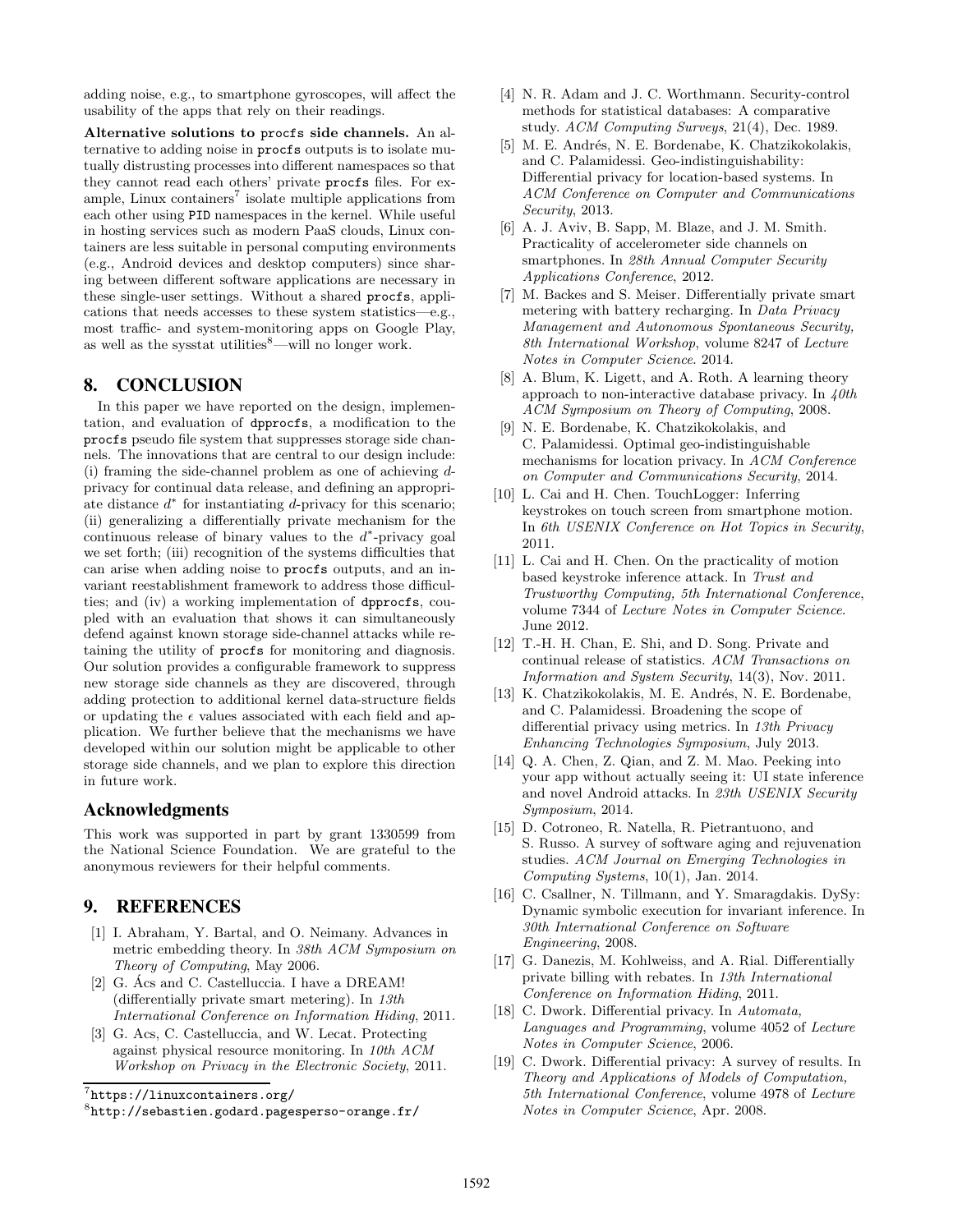- [20] C. Dwork. Differential privacy in new settings. In 21st ACM-SIAM Symposium on Discrete Algorithms, 2010.
- [21] C. Dwork, M. Naor, T. Pitassi, and G. N. Rothblum. Differential privacy under continual observation. In 42nd ACM Symposium on Theory of Computing, 2010.
- [22] M. D. Ernst, J. H. Perkins, P. J. Guo, S. McCamant, C. Pacheco, M. S. Tschantz, and C. Xiao. The Daikon system for dynamic detection of likely invariants. Science of Computer Programming, 69, 2007.
- [23] B. C. M. Fung, K. Wang, R. Chen, and P. S. Yu. Privacy-preserving data publishing: A survey of recent developments. ACM Computing Surveys, 42(4), June 2010.
- [24] M. Hay, V. Rastogi, G. Miklau, and D. Suciu. Boosting the accuracy of differentially private histograms through consistency. Proceedings of the VLDB Endowment, 3(1-2), Sept. 2010.
- [25] S. Jana and V. Shmatikov. Memento: Learning secrets from process footprints. In 2012 IEEE Symposium on Security and Privacy, May 2012.
- [26] K. Kursawe, G. Danezis, and M. Kohlweiss. Privacy-friendly aggregation for the smart-grid. In 11th International Conference on Privacy Enhancing Technologies, 2011.
- [27] N. Li, T. Li, and S. Venkatasubramanian. t-closeness: Privacy beyond  $k$ -anonymity and  $\ell$ -diversity. In 23rd International Conference on Data Engineering, Apr. 2007.
- [28] C.-C. Lin, H. Li, X. Zhou, and X. Wang. Screenmilker: How to milk your Android screen for secrets. In 21st ISOC Network and Distributed System Security Symposium, 2014.
- [29] A. Machanavajjhala, J. Gehrke, D. Kifer, and M. Venkitasubramanian. ℓ-diversity: Privacy beyond k-anonymity. In 22nd International Conference on Data Engineering, 2006.
- [30] P. Marquardt, A. Verma, H. Carter, and P. Traynor. (Sp)iPhone: Decoding vibrations from nearby keyboards using mobile phone accelerometers. In 18th ACM Conference on Computer and Communications Security, 2011.
- [31] S. McLaughlin, P. McDaniel, and W. Aiello. Protecting consumer privacy from electric load monitoring. In 18th ACM Conference on Computer and Communications Security, 2011.
- [32] F. D. McSherry. Privacy integrated queries: An extensible platform for privacy-preserving data analysis. In ACM SIGMOD International Conference on Management of Data, 2009.
- [33] E. Miluzzo, A. Varshavsky, S. Balakrishnan, and R. R. Choudhury. Tapprints: Your finger taps have fingerprints. In 10th International Conference on Mobile Systems, Applications, and Services, 2012.
- [34] M. Naldi and G. D'Acquisto. Differential privacy for counting queries: Can Bayes estimation help uncover the true value?  $CoRR$ , abs/1407.0116, July 2014.
- [35] National Computer Security Center. A Guide to Understanding Covert Channel Analysis of Trusted Systems, volume NCSC-TG-030 of NSA/NCSC Rainbow Series. Nov. 1993.
- [36] K. Nissim, S. Raskhodnikova, and A. Smith. Smooth sensitivity and sampling in private data analysis. In 39th ACM Symposium on Theory of Computing, 2007.
- [37] I. Roy, S. T. V. Setty, A. Kilzer, V. Shmatikov, and E. Witchel. Airavat: Security and privacy for MapReduce. In 7th USENIX Conference on Networked Systems Design and Implementation, 2010.
- [38] P. Samarati. Protecting respondents' identities in microdata release. IEEE Transactions on Knowledge and Data Engineering, 13(6), Nov. 2001.
- [39] L. Simon and R. Anderson. PIN skimmer: Inferring PINs through the camera and microphone. In 3rd ACM Workshop on Security and Privacy in Smartphones and Mobile Devices, 2013.
- [40] D. X. Song, D. Wagner, and X. Tian. Timing analysis of keystrokes and timing attacks on SSH. In USENIX Security Symposium, 2001.
- [41] L. Sweeney. k-anonymity: A model for protecting privacy. International Journal on Uncertainty, Fuzziness and Knowledge-based Systems, 10(5), 2002.
- [42] D. Varodayan and A. Khisti. Smart meter privacy using a rechargeable battery: Minimizing the rate of information leakage. In IEEE International Conference on Acoustics, Speech and Signal Processing, May 2011.
- [43] Z. Xu, K. Bai, and S. Zhu. Taplogger: Inferring user inputs on smartphone touchscreens using on-board motion sensors. In 5th ACM Conference on Security and Privacy in Wireless and Mobile Networks, 2012.
- [44] X. Zhou, S. Demetriou, D. He, M. Naveed, X. Pan, X. Wang, C. A. Gunter, and K. Nahrstedt. Identity, location, disease and more: Inferring your secrets from Android public resources. In 20th ACM Conference on Computer and Communications Security, 2013.
- [45] F. Zhu and J. Wei. Static analysis based invariant detection for commodity operating systems. Computers & Security, 43, June 2014.

# APPENDIX

# A. PROOFS

PROOF OF PROP. 1.

$$
\mathbb{P}\left(A''(x, x') \in Z \times Z'\right) \n= \mathbb{P}\left(A(x) \in Z\right) \times \mathbb{P}\left(A'(x') \in Z'\right) \n\leq \exp(\epsilon \times d(x, x'')) \times \mathbb{P}\left(A(x'') \in Z\right) \n\times \exp(\epsilon' \times d(x', x''')) \times \mathbb{P}\left(A'(x''') \in Z'\right) \n= \exp(\epsilon \times d(x, x'') + \epsilon' \times d(x', x''')) \n\times \mathbb{P}\left(A''(x'', x''') \in Z \times Z'\right)
$$

# $\Box$

PROOF OF PROP. 2. First note that for any  $i$  and any  $z \in \mathcal{Z}$ ,

$$
\frac{\mathbb{P}\left(x[i] + r_i = z\right)}{\mathbb{P}\left(x'[i] + r_i = z\right)} = \frac{\exp(-\epsilon \times |x[i] - z|)}{\exp(-\epsilon \times |x'[i] - z|)}
$$
\n
$$
= \exp(-\epsilon \times (|x[i] - z| - |x'[i] - z|))
$$
\n
$$
= \exp(\epsilon \times (|x'[i] - z| - |x[i] - z|))
$$
\n
$$
\leq \exp(\epsilon \times (|x[i] - x'[i]|))
$$

The result then follows from Prop. 1.  $\Box$